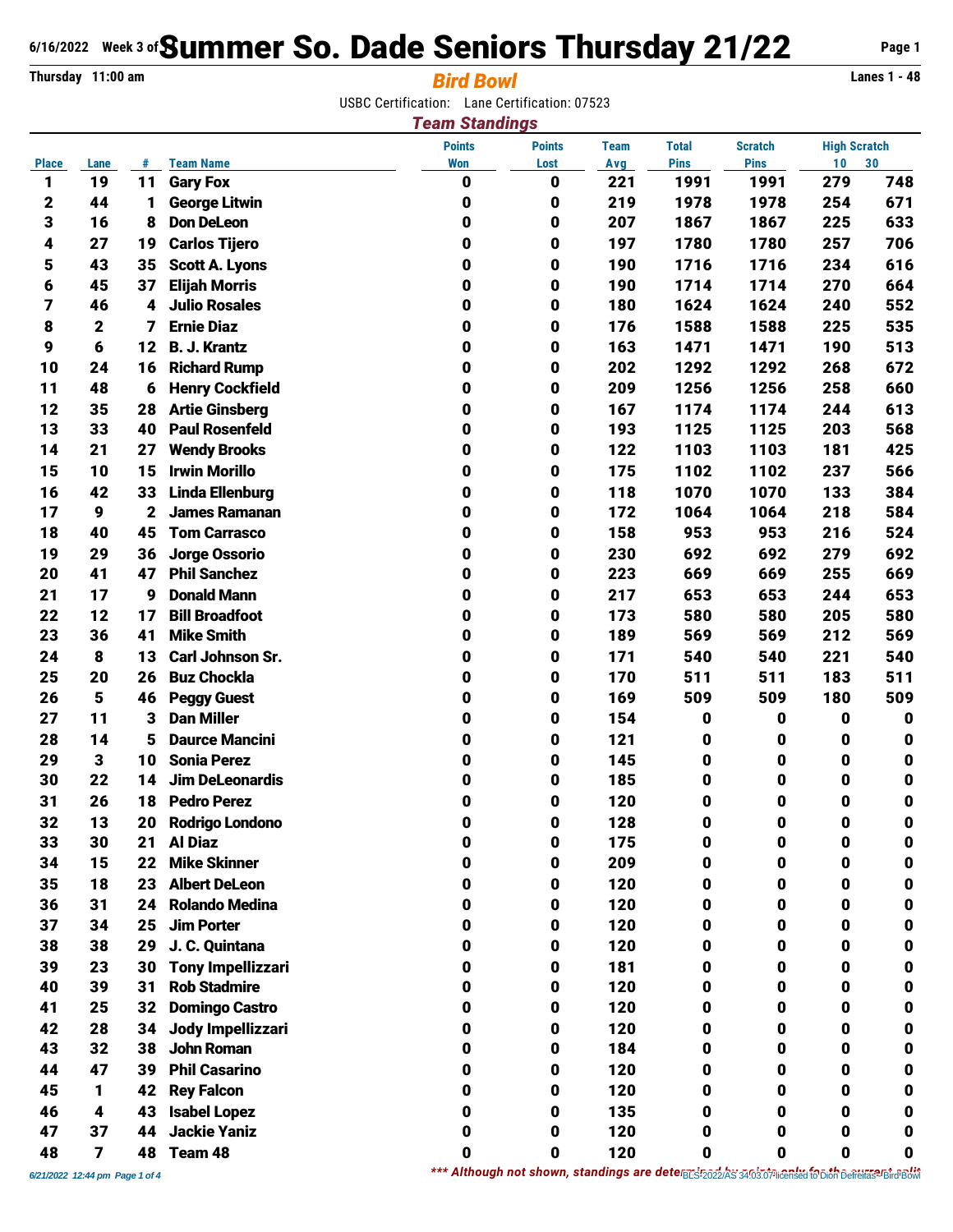## *Review of Last Week's Bowling.....*

|                        |                                                 |                      |                     |                                       |                        | <b>Last Wk</b>                      |                     |                                           |                                                 |                |                    |                                            |                     | <b>Last Wk</b> |
|------------------------|-------------------------------------------------|----------------------|---------------------|---------------------------------------|------------------------|-------------------------------------|---------------------|-------------------------------------------|-------------------------------------------------|----------------|--------------------|--------------------------------------------|---------------------|----------------|
| Lanes                  | <b>Team Name</b>                                | -1-                  | -2-                 | $-3-$                                 | Total                  | <b>WON</b>                          |                     | <b>Team Name</b>                          |                                                 | -1-            | $-2-$              | $-3-$                                      | <b>Total</b>        | <b>WON</b>     |
| $1 - 2$                | <b>Al Diaz</b>                                  | 0                    | 0                   | 0                                     | 0                      | 0                                   | <--->               | <b>Jim DeLeonardis</b>                    |                                                 | 0              | 0                  | $\mathbf 0$                                | 0                   | 0              |
| $3 - 4$<br>$5 - 6$     | <b>Phil Casarino</b><br><b>Scott A. Lyons</b>   | 0<br>158             | $\mathbf 0$<br>210  | $\mathbf{0}$<br>177                   | $\mathbf 0$<br>545     | 0<br>0                              | <---><br><--->      | <b>Carlos Tijero</b><br><b>Jim Porter</b> |                                                 | 257<br>0       | 223<br>$\mathbf 0$ | 226<br>$\mathbf{0}$                        | 706<br>$\mathbf 0$  | 0<br>0         |
| $7 - 8$                | <b>Henry Cockfield</b>                          | 205                  | 133                 | 258                                   | 596                    | 0                                   | <--->               | <b>Artie Ginsberg</b>                     |                                                 | 0              | 0                  | $\mathbf{0}$                               | $\mathbf{0}$        | 0              |
| $9 - 10$               | Jody Impellizzari                               | 0                    | 0                   | $\mathbf 0$                           | 0                      | 0                                   | <--->               | <b>Rey Falcon</b>                         |                                                 | o              | 0                  | 0                                          | $\mathbf{0}$        | 0              |
| $11 - 12$              | Rodrigo Londono                                 |                      | o                   | $\mathbf 0$                           | o                      | 0                                   | <--->               | <b>Bill Broadfoot</b>                     |                                                 | 202            | 173                | 205                                        | 580                 | 0              |
| $13 - 14$              | <b>Mike Skinner</b>                             | 0                    | 0                   | $\mathbf{0}$                          | 0                      | 0                                   | <--->               | <b>Ernie Diaz</b>                         |                                                 | 187            | 163                | 185                                        | 535                 | 0              |
| $15 - 16$              | <b>Albert DeLeon</b>                            | 0                    | $\mathbf{0}$        | $\mathbf{0}$                          | $\mathbf{0}$           | 0                                   | <--->               | <b>John Roman</b>                         |                                                 | 0              | 0                  | $\mathbf{0}$                               | $\mathbf 0$         | 0              |
| $17 - 18$              | <b>Tom Carrasco</b>                             | 216                  | 163                 | 145                                   | 524                    | 0                                   | <--->               | <b>Sonia Perez</b>                        |                                                 | o              | 0                  | $\mathbf{0}$                               | $\mathbf{0}$        | 0              |
| $19 - 20$              | <b>Dan Miller</b>                               | 0                    | $\mathbf{0}$        | $\mathbf 0$                           | 0                      | 0                                   | <--->               | <b>Domingo Castro</b>                     |                                                 | o              | 0                  | 0                                          | $\mathbf{0}$        | 0              |
| $21 - 22$              | <b>Isabel Lopez</b>                             | 0                    | $\mathbf{0}$        | $\mathbf{0}$                          | o                      | 0                                   | <--->               | <b>Rob Stadmire</b>                       |                                                 | ۵              | 0                  | $\mathbf{0}$                               | $\mathbf{0}$        | 0              |
| $23 - 24$              | <b>Linda Ellenburg</b>                          | 123                  | 109                 | 131                                   | 363                    | 0                                   | <--->               | <b>Jackie Yaniz</b>                       |                                                 | 0              | $\mathbf 0$        | $\mathbf{0}$                               | $\mathbf{0}$        | 0              |
| $25 - 26$<br>$27 - 28$ | <b>James Ramanan</b><br>Jorge Ossorio           | 177<br>233           | 189<br>279          | 218<br>180                            | 584<br>692             | 0<br>0                              | <---><br><--->      | <b>Peggy Guest</b><br><b>Gary Fox</b>     |                                                 | 0<br>171       | $\mathbf 0$<br>202 | $\mathbf{0}$<br>248                        | $\mathbf{0}$<br>621 | 0<br>0         |
| 29-30                  | <b>Daurce Mancini</b>                           | 0                    | 0                   | $\mathbf{0}$                          | 0                      | 0                                   | <--->               | <b>Irwin Morillo</b>                      |                                                 | $\mathbf 0$    | $\mathbf 0$        | $\mathbf{0}$                               | $\mathbf{0}$        | 0              |
| $31 - 32$              | J. C. Quintana                                  | 0                    | o                   | $\mathbf 0$                           | 0                      | 0                                   | <--->               | <b>George Litwin</b>                      |                                                 | 225            | 216                | 210                                        | 651                 | 0              |
| $33 - 34$              | <b>Mike Smith</b>                               | 0                    | $\mathbf{0}$        | $\mathbf{0}$                          | 0                      | 0                                   | <--->               | <b>Elijah Morris</b>                      |                                                 | 166            | 161                | 180                                        | 507                 | 0              |
| $35 - 36$              | <b>Carl Johnson Sr.</b>                         | 0                    | $\mathbf{0}$        | O                                     | 0                      | 0                                   | <--->               | <b>Wendy Brooks</b>                       |                                                 | 136            | 94                 | 103                                        | 333                 | 0              |
| $37 - 38$              | <b>Paul Rosenfeld</b>                           | O                    | O                   | $\mathbf{0}$                          | O                      | 0                                   | <--->               | <b>Richard Rump</b>                       |                                                 | 268            | 214                | 190                                        | 672                 | 0              |
| $39 - 40$              | <b>Rolando Medina</b>                           | $\mathbf{0}$         | O                   | $\mathbf{0}$                          | O                      | 0                                   | <--->               | <b>B. J. Krantz</b>                       |                                                 | 147            | 190                | 176                                        | 513                 | 0              |
| $41 - 42$              | <b>Pedro Perez</b>                              | 0                    | 0                   | $\mathbf{0}$                          | o                      | 0                                   | <--->               | <b>Julio Rosales</b>                      |                                                 | 240            | 134                | 163                                        | 537                 | 0              |
| 43-44                  | <b>Don DeLeon</b>                               | 219                  | 202                 | 186                                   | 607                    | 0                                   | <--->               | <b>Donald Mann</b>                        |                                                 | $\mathbf 0$    | $\mathbf 0$        | 0                                          | 0                   | 0              |
| 45-46<br>$47 - 48$     | <b>Tony Impellizzari</b><br><b>Phil Sanchez</b> | 0<br>255             | $\mathbf 0$<br>216  | $\mathbf{0}$<br>198                   | $\mathbf{0}$<br>669    | 0<br>$\bf{0}$                       | <---><br><--->      | <b>Buz Chockla</b><br>Team 48             |                                                 | 158<br>O       | 183<br>0           | 170<br>$\mathbf 0$                         | 511<br>$\mathbf 0$  | 0<br>0         |
|                        |                                                 |                      |                     |                                       |                        |                                     |                     |                                           |                                                 |                |                    |                                            |                     |                |
|                        |                                                 |                      |                     |                                       |                        | <b>Lane Assignments</b>             |                     |                                           |                                                 |                |                    |                                            |                     |                |
|                        |                                                 | $1 - 2$              |                     | $3 - 4$                               | $5 - 6$                | $7 - 8$                             |                     |                                           | 9-10 11-12 13-14 15-16                          |                |                    |                                            |                     |                |
|                        | <b>Today</b>                                    |                      |                     |                                       |                        | 42- 7 10-43 46-12 48-13             | $2 - 15$            | $3 - 17$                                  | $20 - 5$                                        | $22 - 8$       |                    |                                            |                     |                |
|                        | <b>Next Week</b>                                |                      |                     |                                       |                        | 12-37 13-39 42-15 43-17 20-46 22-48 |                     |                                           | $23 - 2$                                        | $26 - 3$       |                    |                                            |                     |                |
|                        |                                                 |                      |                     |                                       |                        |                                     |                     |                                           | 17-18 19-20 21-22 23-24 25-26 27-28 29-30 31-32 |                |                    |                                            |                     |                |
|                        |                                                 |                      |                     |                                       |                        |                                     |                     |                                           |                                                 |                |                    |                                            |                     |                |
|                        | <b>Today</b>                                    | $9 - 23$             |                     |                                       |                        |                                     |                     |                                           | 11-26 27-14 30-16 32-18 19-34 36-21 24-38       |                |                    |                                            |                     |                |
|                        | <b>Next Week</b>                                | $5 - 27$             |                     | $30 - 8$                              |                        |                                     |                     |                                           | 9-32 34-11 36-14 16-38 40-18 19-41              |                |                    |                                            |                     |                |
|                        |                                                 |                      |                     |                                       |                        |                                     |                     |                                           | 33-34 35-36 37-38 39-40 41-42 43-44 45-46 47-48 |                |                    |                                            |                     |                |
|                        | <b>Today</b>                                    |                      |                     |                                       |                        | 40-25 28-41 44-29 31-45 47-33       |                     | $35 - 1$                                  | $37 - 4$                                        | $39 - 6$       |                    |                                            |                     |                |
|                        | <b>Next Week</b>                                |                      |                     |                                       | 21-44 45-24 25-47 28-1 |                                     | $29 - 4$            | $6 - 31$                                  |                                                 | 7-33 10-35     |                    |                                            |                     |                |
|                        |                                                 |                      |                     |                                       |                        | <b>Last Week's Top Scores</b>       |                     |                                           |                                                 |                |                    |                                            |                     |                |
|                        | <b>Scratch Game</b><br>279                      | Jorge Ossorio        |                     |                                       |                        |                                     | <b>Richard Rump</b> |                                           |                                                 |                |                    | 258 Henry Cockfield                        |                     |                |
|                        | <b>Scratch Series</b><br>706                    | <b>Carlos Tijero</b> |                     |                                       |                        | 268                                 | 692 Jorge Ossorio   |                                           |                                                 |                |                    | 672 Richard Rump                           |                     |                |
|                        |                                                 |                      |                     |                                       |                        |                                     |                     |                                           |                                                 |                |                    |                                            |                     |                |
| Men                    | <b>Scratch Game</b><br><b>Scratch Series</b>    | 279<br>706           |                     | Jorge Ossorio<br><b>Carlos Tijero</b> |                        |                                     | 692                 | 268 Richard Rump<br>Jorge Ossorio         |                                                 |                | 258                | <b>Henry Cockfield</b><br>672 Richard Rump |                     |                |
|                        |                                                 |                      |                     |                                       |                        |                                     |                     |                                           |                                                 |                |                    |                                            |                     |                |
| <b>Women</b>           | <b>Scratch Game</b>                             | 136                  |                     | <b>Wendy Brooks</b>                   |                        |                                     | 131                 | Linda Ellenburg                           |                                                 |                |                    |                                            |                     |                |
|                        | <b>Scratch Series</b>                           |                      |                     | 363 Linda Ellenburg                   |                        |                                     |                     | 333 Wendy Brooks                          |                                                 |                |                    |                                            |                     |                |
|                        |                                                 |                      |                     |                                       |                        | <b>Season High Scores</b>           |                     |                                           |                                                 |                |                    |                                            |                     |                |
|                        | <b>Scratch Game</b>                             | 279 Gary Fox         |                     |                                       |                        |                                     | 279 Jorge Ossorio   |                                           |                                                 | 270            |                    | <b>Elijah Morris</b>                       |                     |                |
|                        | <b>Scratch Series</b><br>748                    | <b>Gary Fox</b>      |                     |                                       |                        |                                     | 706 Carlos Tijero   |                                           |                                                 |                |                    | 692 Jorge Ossorio                          |                     |                |
| Men                    | <b>Scratch Game</b>                             |                      | 279 Gary Fox        |                                       |                        |                                     |                     | 279 Jorge Ossorio                         |                                                 |                |                    | 270 Elijah Morris                          |                     |                |
|                        | <b>Scratch Series</b>                           | 748                  | <b>Gary Fox</b>     |                                       |                        |                                     | 706                 | <b>Carlos Tijero</b>                      |                                                 |                | 692                | Jorge Ossorio                              |                     |                |
| <b>Women</b>           | <b>Scratch Game</b>                             |                      |                     | <b>Wendy Brooks</b>                   |                        |                                     | 180                 | <b>Peggy Guest</b>                        |                                                 |                | 133                | <b>Linda Ellenburg</b>                     |                     |                |
|                        | <b>Scratch Series</b>                           | 181<br>509           |                     | <b>Peggy Guest</b>                    |                        |                                     |                     | 425 Wendy Brooks                          |                                                 |                | 384                | <b>Linda Ellenburg</b>                     |                     |                |
|                        |                                                 |                      |                     |                                       |                        |                                     |                     |                                           |                                                 |                |                    |                                            |                     |                |
|                        |                                                 |                      | <b>Team Rosters</b> |                                       |                        |                                     |                     |                                           |                                                 |                |                    |                                            |                     |                |
|                        | <b>Bowling</b>                                  |                      |                     |                                       |                        |                                     |                     |                                           | <b>To Raise</b>                                 | <b>To Drop</b> |                    |                                            |                     |                |
| ID#                    | <b>Hand</b><br><b>Name</b>                      |                      |                     |                                       |                        | Avg                                 | <b>Pins Gms</b>     |                                           | $Avg +1$                                        | Avg -1         |                    | -1- 1                                      | $-2$ - $-3$ -       | Total          |
|                        | 1 - George Litwin                               |                      |                     |                                       |                        |                                     |                     |                                           |                                                 |                |                    |                                            |                     |                |
| 1                      | <b>George Litwin</b>                            |                      |                     |                                       |                        | 219                                 | 1978                | 9                                         | 662                                             | 649            |                    | 225                                        | 216 210             | 651            |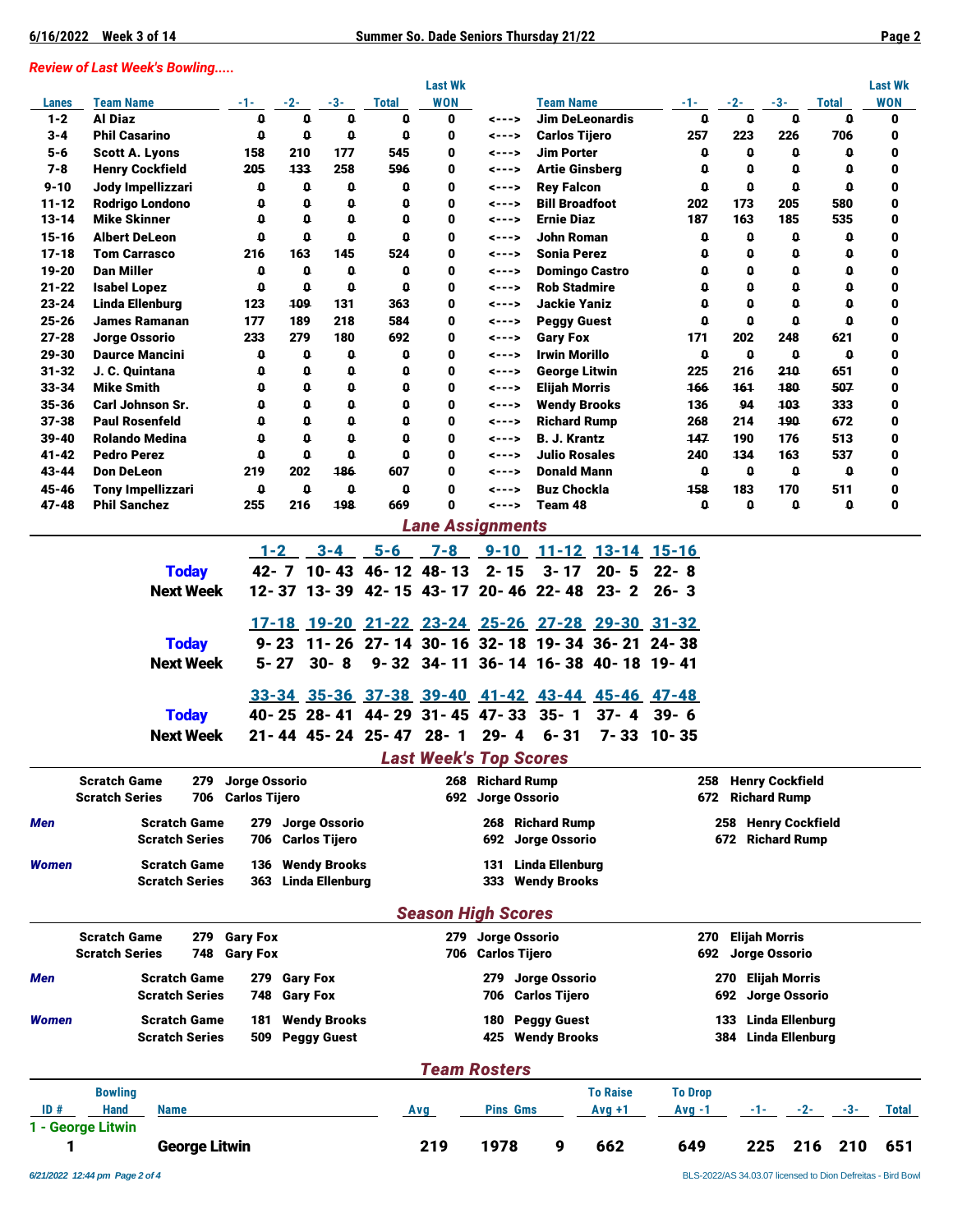| 6/16/2022 Week 3 of 14               |                        | <b>Summer So. Dade Seniors Thursday 21/22</b> |                 |             |                             |                            |          |       |         | Page 3      |
|--------------------------------------|------------------------|-----------------------------------------------|-----------------|-------------|-----------------------------|----------------------------|----------|-------|---------|-------------|
| <b>Bowling</b><br><b>Hand</b><br>ID# | <b>Name</b>            | Avg                                           | <b>Pins Gms</b> |             | <b>To Raise</b><br>$Avg +1$ | <b>To Drop</b><br>$Avg -1$ | -1- 1- 1 | $-2-$ | $-3-$   | Total       |
| 2 - James Ramanan                    |                        |                                               |                 |             |                             |                            |          |       |         |             |
| $\mathbf 2$                          | <b>James Ramanan</b>   | bk172                                         | 1064            | 6           | 538                         | 528                        | 177      |       | 189 218 | 584         |
| 3 - Dan Miller                       |                        |                                               |                 |             |                             |                            |          |       |         |             |
| 3<br><b>4 - Julio Rosales</b>        | <b>Dan Miller</b>      | bk154                                         | $\mathbf 0$     | 0           |                             |                            |          |       |         | $\mathbf 0$ |
| 4                                    | <b>Julio Rosales</b>   | 180                                           | 1624            | 9           | 548                         | 535                        | 240      | 134   | 163     | 537         |
| 5 - Daurce Mancini                   |                        |                                               |                 |             |                             |                            |          |       |         |             |
| 5                                    | <b>Daurce Mancini</b>  | <b>bk121</b>                                  | $\mathbf 0$     | $\pmb{0}$   |                             |                            |          |       |         | $\pmb{0}$   |
| 6 - Henry Cockfield                  |                        |                                               |                 |             |                             |                            |          |       |         |             |
| 6                                    | <b>Henry Cockfield</b> | 209                                           | 1256            | 6           | 634                         | 624                        | 205      | 133   | 258     | 596         |
| 7 - Ernie Diaz<br>7                  | <b>Ernie Diaz</b>      | 176                                           | 1588            | 9           | 536                         | 523                        | 187      | 163   | 185     | 535         |
| 8 - Don DeLeon                       |                        |                                               |                 |             |                             |                            |          |       |         |             |
| 8                                    | <b>Don DeLeon</b>      | 207                                           | 1867            | 9           | 629                         | 616                        | 219      | 202   | 186     | 607         |
| 9 - Donald Mann                      |                        |                                               |                 |             |                             |                            |          |       |         |             |
| 9                                    | <b>Dennis Mann</b>     | 217                                           | 653             | 3           | 655                         | 648                        |          |       |         | $\mathbf 0$ |
| 10 - Sonia Perez                     |                        |                                               |                 |             |                             |                            |          |       |         |             |
| 10<br>11 - Gary Fox                  | <b>Sonia Perez</b>     | <b>bk145</b>                                  | $\mathbf 0$     | 0           |                             |                            |          |       |         | $\mathbf 0$ |
| 11                                   | <b>Gary Fox</b>        | 221                                           | 1991            | 9           | 673                         | 660                        | 171      | 202   | 248     | 621         |
| 12 - B. J. Krantz                    |                        |                                               |                 |             |                             |                            |          |       |         |             |
| 12                                   | <b>B. J. Krantz</b>    | 163                                           | 1471            | 9           | 497                         | 484                        | 147      | 190   | 176     | 513         |
| 13 - Carl Johnson Sr.                |                        |                                               |                 |             |                             |                            |          |       |         |             |
| 13                                   | <b>Carl Johnson Sr</b> | bk171                                         | 540             | 3           | 546                         | 539                        |          |       |         | $\pmb{0}$   |
| 14 - Jim DeLeonardis<br>14           | <b>Jim DeLeonardis</b> | <b>bk185</b>                                  | $\mathbf 0$     | 0           |                             |                            |          |       |         | $\pmb{0}$   |
| 15 - Irwin Morillo                   |                        |                                               |                 |             |                             |                            |          |       |         |             |
| 15                                   | <b>Irwin Morillo</b>   | <b>bk175</b>                                  | 1102            | 6           | 554                         | 544                        |          |       |         | $\mathbf 0$ |
| 16 - Richard Rump                    |                        |                                               |                 |             |                             |                            |          |       |         |             |
| 16                                   | <b>Richard Rump</b>    | <b>bk202</b>                                  | 1292            | 6           | 652                         | 642                        | 268      | 214   | 190     | 672         |
| 17 - Bill Broadfoot<br>17            | <b>Bill Broadfoot</b>  | <b>bk173</b>                                  | 580             | 3           | 584                         | 577                        | 202      | 173   | 205     | 580         |
| 18 - Pedro Perez                     |                        |                                               |                 |             |                             |                            |          |       |         |             |
| 18                                   | <b>Pedro Perez</b>     | 120                                           | 0               | 0           |                             |                            |          |       |         | $\pmb{0}$   |
| 19 - Carlos Tijero                   |                        |                                               |                 |             |                             |                            |          |       |         |             |
| 19                                   | <b>Carlos Tijero</b>   | 197                                           | 1780            | 9           | 596                         | 583                        | 257      |       | 223 226 | 706         |
| 20 - Rodrigo Londono                 |                        |                                               |                 |             |                             |                            |          |       |         |             |
| 20<br>21 - Al Diaz                   | <b>Rodrigo Londono</b> | <b>bk128</b>                                  | $\mathbf 0$     | $\pmb{0}$   |                             |                            |          |       |         | $\pmb{0}$   |
| 25                                   | <b>Al Diaz</b>         | <b>bk175</b>                                  | $\mathbf 0$     | 0           |                             |                            |          |       |         | $\mathbf 0$ |
| 22 - Mike Skinner                    |                        |                                               |                 |             |                             |                            |          |       |         |             |
| 26                                   | <b>Mike Skinner</b>    | <b>bk209</b>                                  | $\mathbf 0$     | $\mathbf 0$ |                             |                            |          |       |         | $\mathbf 0$ |
| 23 - Albert DeLeon                   |                        |                                               |                 |             |                             |                            |          |       |         |             |
| 23                                   | <b>Albert DeLeon</b>   | 120                                           | 0               | 0           |                             |                            |          |       |         | $\pmb{0}$   |
| 24 - Rolando Medina<br>24            | <b>Rolando Medina</b>  | 120                                           | $\mathbf 0$     | 0           |                             |                            |          |       |         | $\pmb{0}$   |
| 25 - Jim Porter                      |                        |                                               |                 |             |                             |                            |          |       |         |             |
| 27                                   | <b>Jim Porter</b>      | 120                                           | $\mathbf 0$     | $\mathbf 0$ |                             |                            |          |       |         | $\mathbf 0$ |
| 26 - Buz Chockla                     |                        |                                               |                 |             |                             |                            |          |       |         |             |
| 28                                   | <b>Buz Chockla</b>     | 170                                           | 511             | 3           | 515                         | 508                        | 158      | 183   | 170     | 511         |
| 27 - Wendy Brooks                    |                        |                                               |                 |             |                             |                            |          |       |         |             |
| 29<br>28 - Artie Ginsberg            | <b>Wendy Brooks</b>    | 122                                           | 1103            | 9           | 373                         | 360                        | 136      |       | 94 103  | 333         |
| 31                                   | <b>Artie Ginsberg</b>  | bk167                                         | 1174            | 6           | 590                         | 580                        |          |       |         | $\mathbf 0$ |